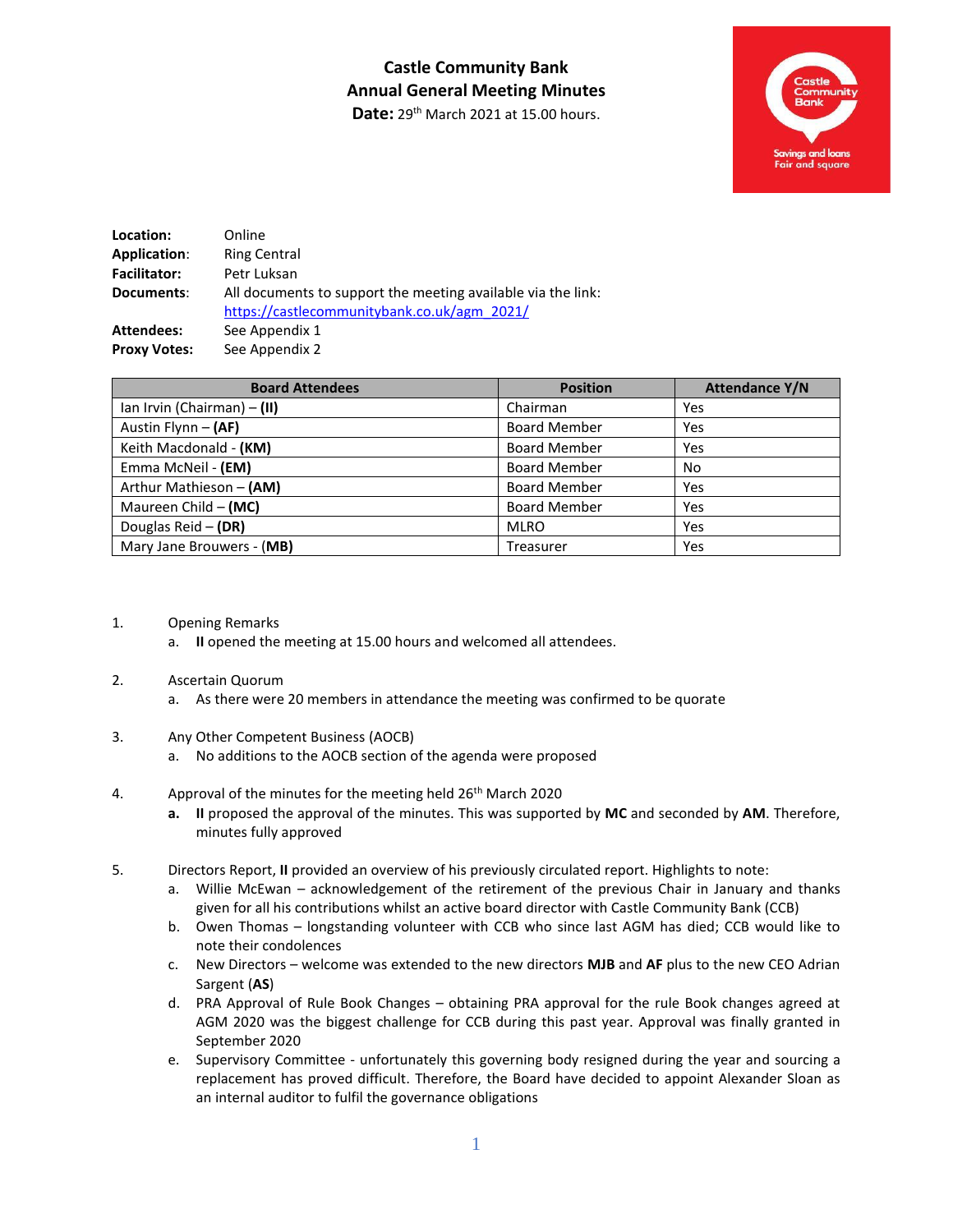Date: 29<sup>th</sup> March 2021 at 15.00 hours.



- f. Directors Fees whilst there is in place an approval to pay these the Board have decided to maintain the current payment value at £0
- 6. Treasurer's Report was delivered by **MJB**. Key points to note are:
	- a. Income total for the year of £18,733 which was comprised of:
		- i. New deferred shares =  $£109,275$
		- ii. Deficit for the year =  $£90,542$
	- b. Loan book decreased as members paid back loans
	- c. Deposits were stable at £1,174,603
	- d. Capital Adequacy Ratio year end position was 6.79%, which is above minimum regulatory requirements
	- e. Liquidity Ratio year end position was 38%, which is above minimum regulatory requirements
	- f. Deferred Shares looking forward additional capital will be required to ensure the business is adequately funded
	- g. Annual Audit for  $30<sup>th</sup>$  September 2020 was completed satisfactorily and all the numbers provided are aligned to that date
	- h. Business model a new model has been implemented in the current year and is projected to move CCB to a "surplus" position at year end
- 7. Management Report was provided by **AS** the recently appointed Chief Executive Officer. Key points to note are:
	- a. Business Approach **AS** advised he operates with an "open door" modus operandi and welcomes contact at any time
	- b. Environmental Impact CCB in line with other credit unions have faced significant challenges over the last year
	- c. Way Forward the foundations have now been laid to scale the CCB business to a sustainable level. This planned growth requires investment and discussions are underway with potential investors including the Church of Scotland and My Community Finance. Currently preparing business plans for submission to the Board in readiness for taking up CEO role full time on  $1<sup>st</sup>$  May 2021
- 8. Approval of Accounts
	- a. Attendees at the meeting were requested to vote by **II** to approve the Audited Accounts, the result of the vote was:

|                    | <b>Members</b> | Proxy | Total |
|--------------------|----------------|-------|-------|
| Number<br>of Votes | າ∩∶            | 1つ    | 32    |

All agreed to approve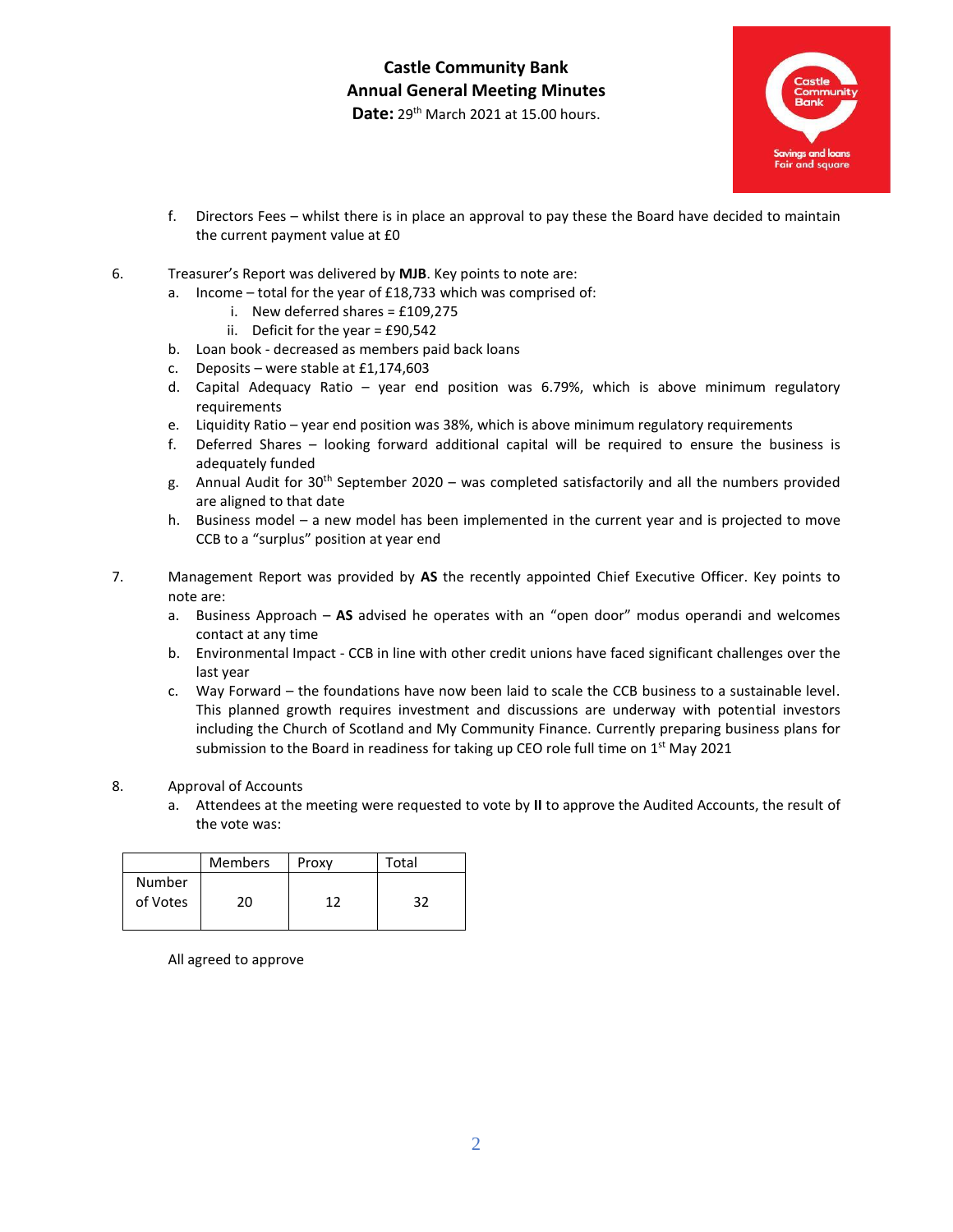**Castle Community Bank Annual General Meeting Minutes** 

Date: 29<sup>th</sup> March 2021 at 15.00 hours.



- 9. Re appointment of Sharles as Auditors
	- a. Attendees at the meeting were requested to vote by **II** to approve Sharles as Auditors for 2021, the result of the vote was:

|                    | <b>Members</b> | Proxy | Total |
|--------------------|----------------|-------|-------|
| Number<br>of Votes | 20             | 1 7   | 37    |

All agreed to approve

- 10. Re-election of Directors
	- a. Attendees at the meeting were requested to vote by **II** to approve the reappointment of Keith MacDonald and Douglas Reid as Directors, the result of the vote was

|                    | <b>Members</b> | Proxy | Total |
|--------------------|----------------|-------|-------|
| Number<br>of Votes | 18             | 17    | 30    |

All agreed to approve

#### 11. Appointment of Directors

a. Attendees at the meeting were requested to vote by **II** to approve the appointment of Mary Jane Brouwers and Austin Flynn as Directors. Note Mary Jane will take on the role of Treasurer. The result of the vote was:

|                    | <b>Members</b> | Proxy | Total |
|--------------------|----------------|-------|-------|
| Number<br>of Votes | 18             | 1 ገ   | 30    |

All agreed to approve

#### 12. AOCB

- a. Points raised were:
	- i. **II** advised that due to the growth and changes in course for CCB there may be further changes required at Board level
	- ii. **AM** advised that the appointment of Alexander Sloan as internal auditor, if successful, will be brought back to the 2021 AGM to agree CCB Rule Book changes that will need to be put in place for this outsource activity
	- iii. **AS** advised that increased regulatory requirements coupled with adequate risk controls for the growing business will lead to CCB implementing enhanced governance structures. Having a robust risk and control environment will enable CCB to meet its social aims
	- iv. **KMcD** advised that due to rapid change and expansion there is likely to be a need to communicate and/or meet more frequently with members
	- v. **Margaret Strachan** advised that the proxy votes received in advance of the meeting would be taken into consideration with the voting as per the Rule Book and minuted accordingly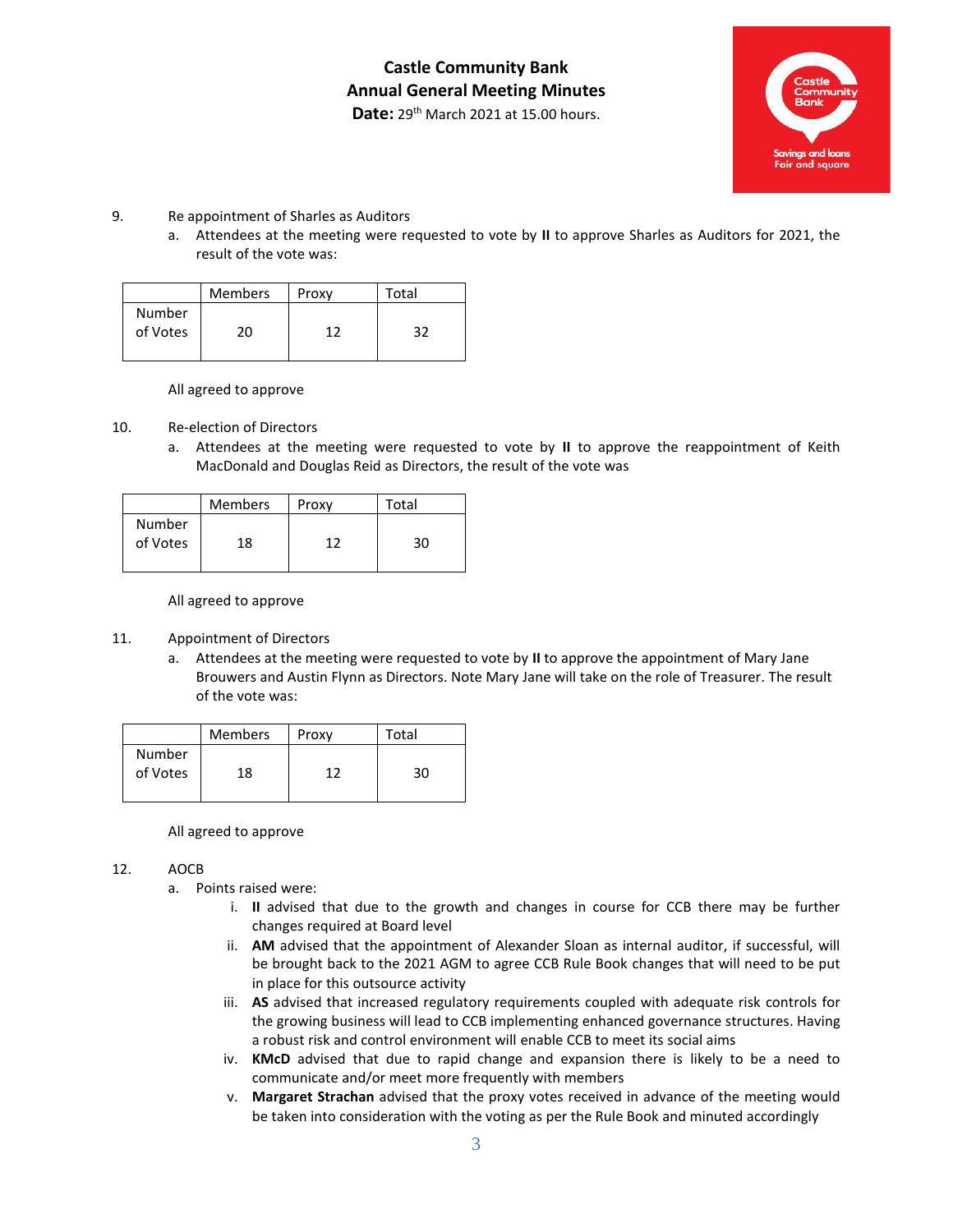**Castle Community Bank Annual General Meeting Minutes**  Date: 29<sup>th</sup> March 2021 at 15.00 hours.



- 13. Meeting Closure
	- a. **II** thanked everyone for their attendance and contribution and closed the meeting at 15.32 hours